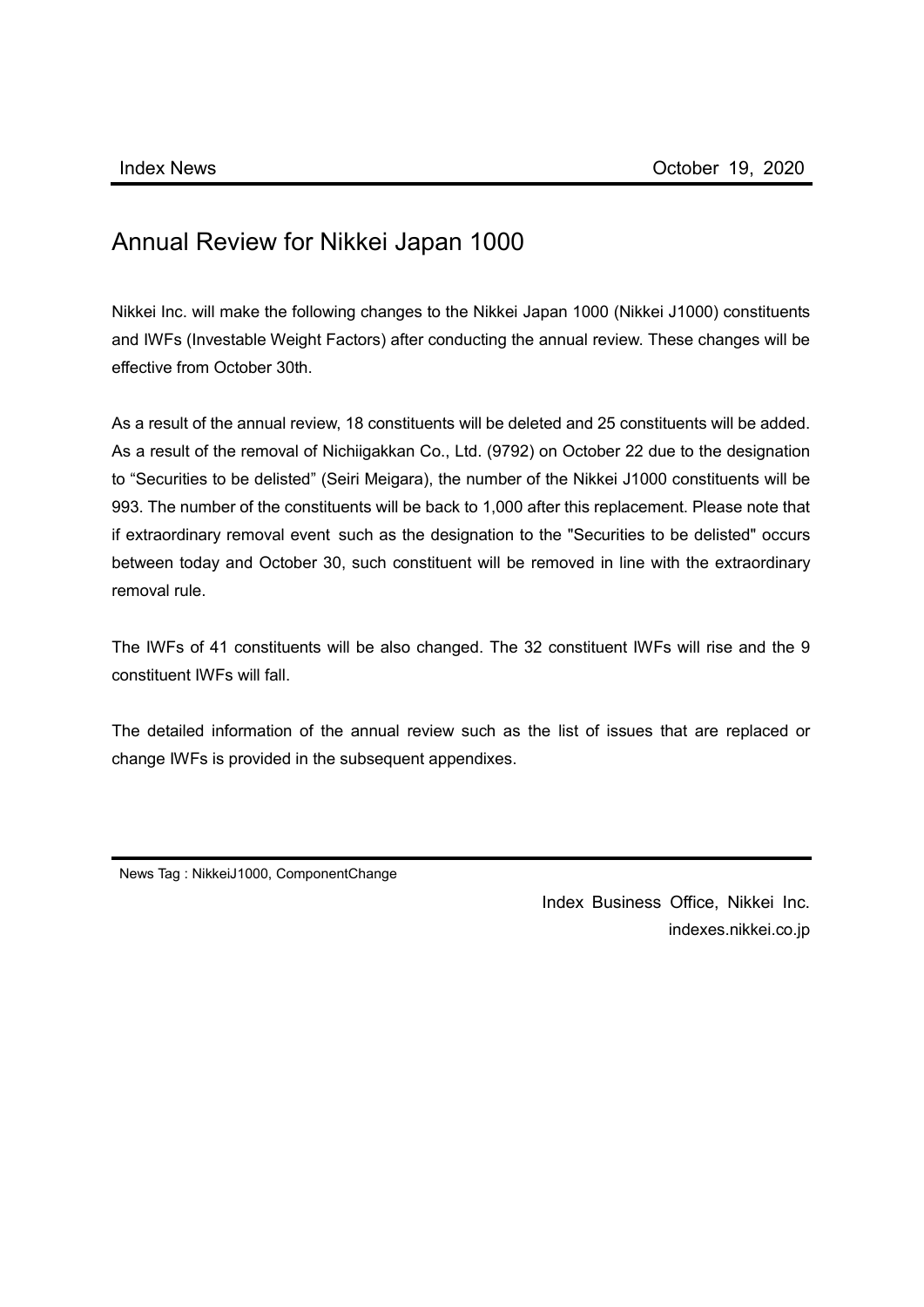| Company                                        | <b>IWF</b> | Most liquid market          |
|------------------------------------------------|------------|-----------------------------|
| 1926 Raito Kogyo Co., Ltd.                     | 0.69       | <b>Tokyo Stock Exchange</b> |
| 3387 Create Restaurants Holdings Inc.          | 0.44       | <b>Tokyo Stock Exchange</b> |
| 3697 SHIFT Inc.                                | 0.63       | Tokyo Stock Exchange        |
| 3993 PKSHA Technology Inc.                     | 0.49       | <b>Tokyo Stock Exchange</b> |
| 3994 Money Forward, Inc.                       | 0.68       | <b>Tokyo Stock Exchange</b> |
| 4290 Prestige International Inc.               | 0.70       | <b>Tokyo Stock Exchange</b> |
| 4384 Raksul Inc.                               | 0.69       | <b>Tokyo Stock Exchange</b> |
| 4443 Sansan, Inc.                              | 0.62       | <b>Tokyo Stock Exchange</b> |
| 4478 Freee K.K.                                | 0.64       | <b>Tokyo Stock Exchange</b> |
| 4694 BML, Inc.                                 | 0.46       | Tokyo Stock Exchange        |
| 5911 Yokogawa Bridge Holdings Corp.            | 0.68       | <b>Tokyo Stock Exchange</b> |
| 6197 Solasto Corp.                             | 0.53       | <b>Tokyo Stock Exchange</b> |
| 6289 Giken Ltd.                                | 0.62       | <b>Tokyo Stock Exchange</b> |
| 6455 Morita Holdings Corp.                     | 0.68       | Tokyo Stock Exchange        |
| 6532 Baycurrent Consulting, Inc.               | 0.83       | <b>Tokyo Stock Exchange</b> |
| 6544 Japan Elevator Service Holdings Co., Ltd. | 0.58       | <b>Tokyo Stock Exchange</b> |
| 6750 Elecom Co., Ltd.                          | 0.52       | <b>Tokyo Stock Exchange</b> |
| 7198 Aruhi Corp.                               | 0.92       | <b>Tokyo Stock Exchange</b> |
| 7419 Nojima Corp.                              | 0.55       | Tokyo Stock Exchange        |
| 7564 Workman Co., Ltd.                         | 0.19       | <b>Tokyo Stock Exchange</b> |
| 7630 Ichibanya Co., Ltd.                       | 0.41       | <b>Tokyo Stock Exchange</b> |
| 8074 Yuasa Trading Co., Ltd.                   | 0.83       | <b>Tokyo Stock Exchange</b> |
| 8715 Anicom Holdings, Inc.                     | 0.88       | <b>Tokyo Stock Exchange</b> |
| 9039 Sakai Moving Service Co., Ltd.            | 0.49       | <b>Tokyo Stock Exchange</b> |
| 9882 Yellow Hat Ltd.                           | 0.76       | <b>Tokyo Stock Exchange</b> |

Addition : 25 constituents

Deletion : 18 constituents

| Company                        |
|--------------------------------|
| 3938 LINE Corp.                |
| 4564 Oncotherapy Science, Inc. |
| 4636 T&K TOKA Co., Ltd.        |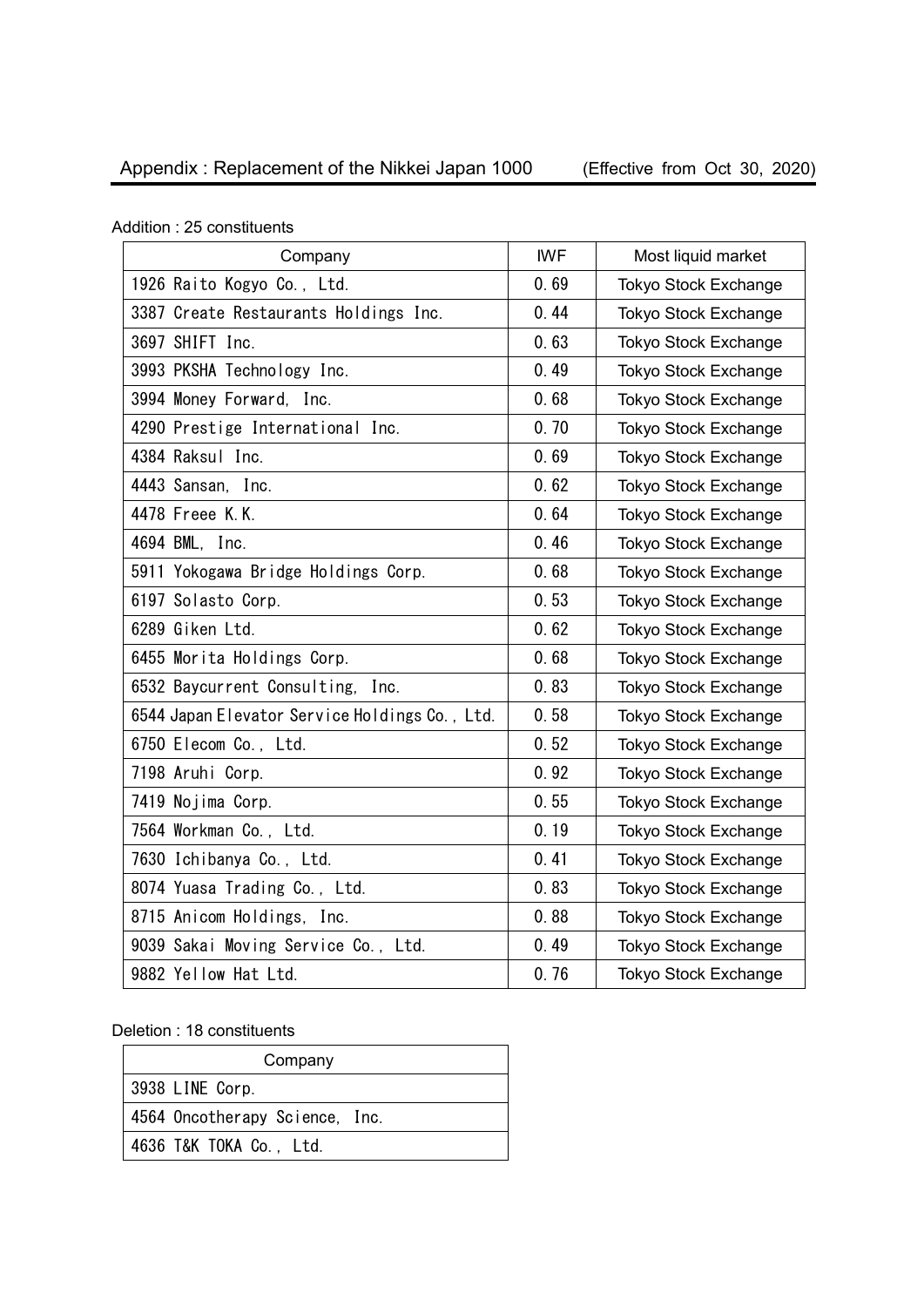| 5852 Ahresty Corp.              |
|---------------------------------|
| 5909 Corona Corp.               |
| 5981 Tokyo Rope Mfg. Co., Ltd.  |
| 6330 Toyo Engineering Corp.     |
| 6676 Melco Holdings Inc.        |
| 6798 SMK Corp.                  |
| 7230 Nissin Kogyo Co., Ltd.     |
| 7236 T. RAD Co., Ltd.           |
| 7251 Keihin Corp.               |
| 7274 Showa Corp.                |
| 8011 Sanyo Shokai Ltd.          |
| 8028 Familymart Co., Ltd.       |
| 8184 Shimachu Co., Ltd.         |
| 8551 The Kita-Nippon Bank, Ltd. |
| 9437 NTT Docomo, Inc.           |
|                                 |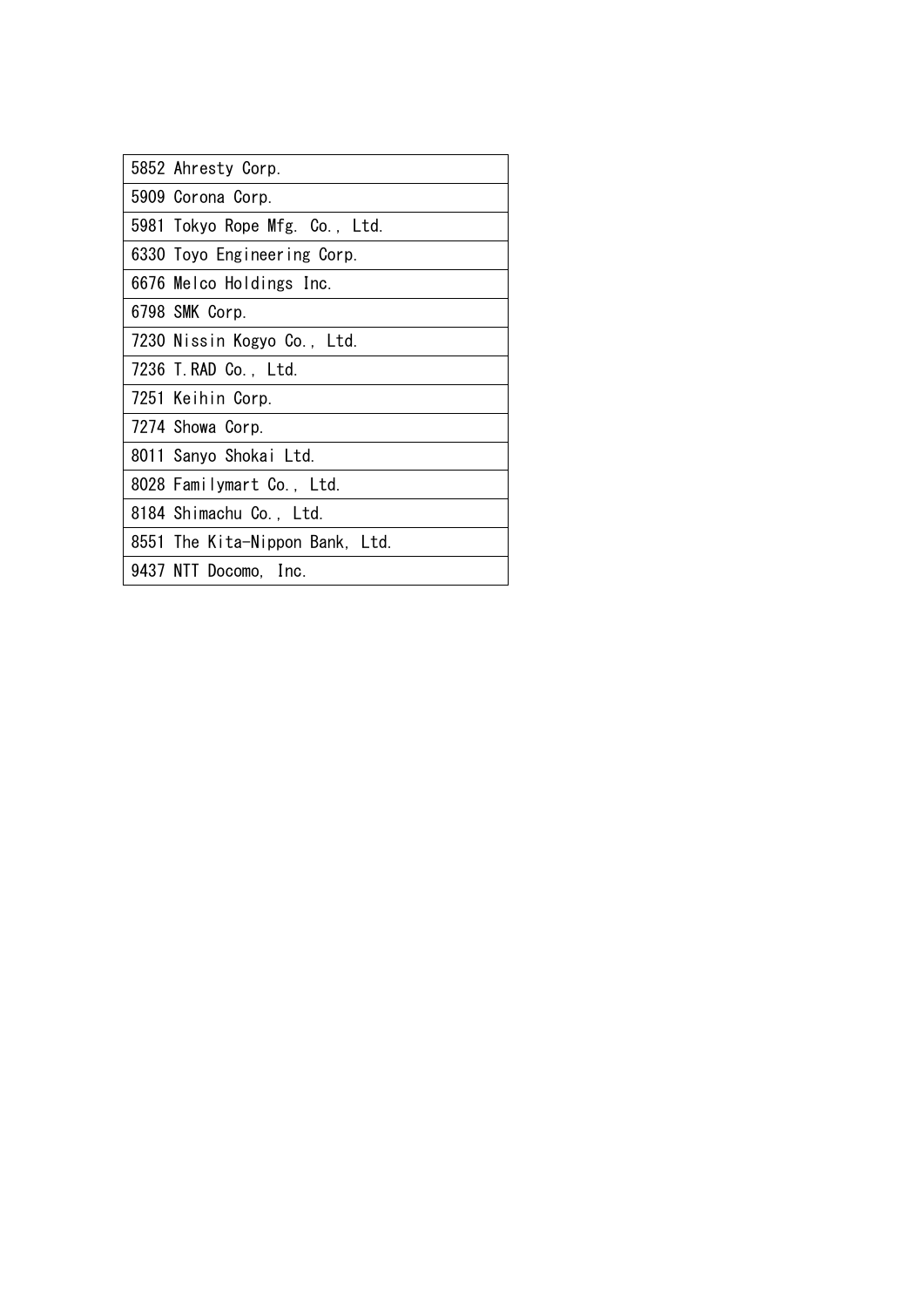| Company                                             | Current $\rightarrow$ New |
|-----------------------------------------------------|---------------------------|
| 1417 Mirait Holdings Corp.                          | $0.71 \rightarrow 0.83$   |
| 1883 Maeda Road Construction Co., Ltd.              | $0.53 \rightarrow 0.39$   |
| 2811 Kagome Co., Ltd.                               | $0.70 \rightarrow 0.84$   |
| 2931 Euglena Co., Ltd.                              | $0.68 \rightarrow 0.79$   |
| 3563 Sushiro Global Holdings Ltd.                   | $0.62 \rightarrow 0.90$   |
| 3865 Hokuetsu Corp.                                 | $0.57 \rightarrow 0.72$   |
| 4021 Nissan Chemical Corp.                          | $0.74 \rightarrow 0.84$   |
| 4116 Dainichiseika Color & Chemicals Mfg. Co., Ltd. | $0.62 \rightarrow 0.75$   |
| 4559 Zeria Pharmaceutical Co., Ltd.                 | $0.69 \rightarrow 0.57$   |
| 4587 Peptidream Inc.                                | $0.65 \rightarrow 0.75$   |
| 4689 Z Holdings Corp.                               | 0.44 $\rightarrow$ 0.55   |
| 4704 Trend Micro Inc.                               | $0.77 \rightarrow 0.90$   |
| 4919 Milbon Co., Ltd.                               | $0.59 \rightarrow 0.70$   |
| 5105 Toyo Tire Corp.                                | $0.59 \rightarrow 0.69$   |
| 5463 Maruichi Steel Tube Ltd.                       | $0.50 \rightarrow 0.62$   |
| 5631 The Japan Steel Works, Ltd.                    | $0.80 \rightarrow 0.90$   |
| 6235 Optorun Co., Ltd.                              | $0.59 \rightarrow 0.71$   |
| 6379 Raiznext Corp.                                 | $0.71 \rightarrow 0.58$   |
| 6417 Sankyo Co., Ltd.                               | $0.49 \rightarrow 0.66$   |
| 6472 NTN Corp.                                      | $0.75 \rightarrow 0.85$   |
| 6652 IDEC Corp.                                     | $0.90 \rightarrow 0.80$   |
| 6741 Nippon Signal Co., Ltd.                        | $0.75 \rightarrow 0.64$   |
| 7181 Japan Post Insurance Co., Ltd.                 | $0.11 \rightarrow 0.35$   |
| 7201 Nissan Motor Co., Ltd.                         | $0.44 \rightarrow 0.54$   |
| 7205 Hino Motors, Ltd.                              | $0.36 \rightarrow 0.46$   |
| 7224 ShinMaywa Industries, Ltd.                     | $0.51 \rightarrow 0.73$   |
| 7294 Yorozu Corp.                                   | $0.68 \rightarrow 0.57$   |
| 7545 Nishimatsuya Chain Co., Ltd.                   | $0.57 \rightarrow 0.47$   |
| 7911 Toppan Printing Co., Ltd.                      | $0.76 \rightarrow 0.88$   |
| 8068 Ryoyo Electro Corp.                            | $0.72 \rightarrow 0.51$   |
| 8160 Kisoji Co., Ltd.                               | $0.71 \rightarrow 0.81$   |

IWF Change: Total 41 (Rise 32, Fall 9)